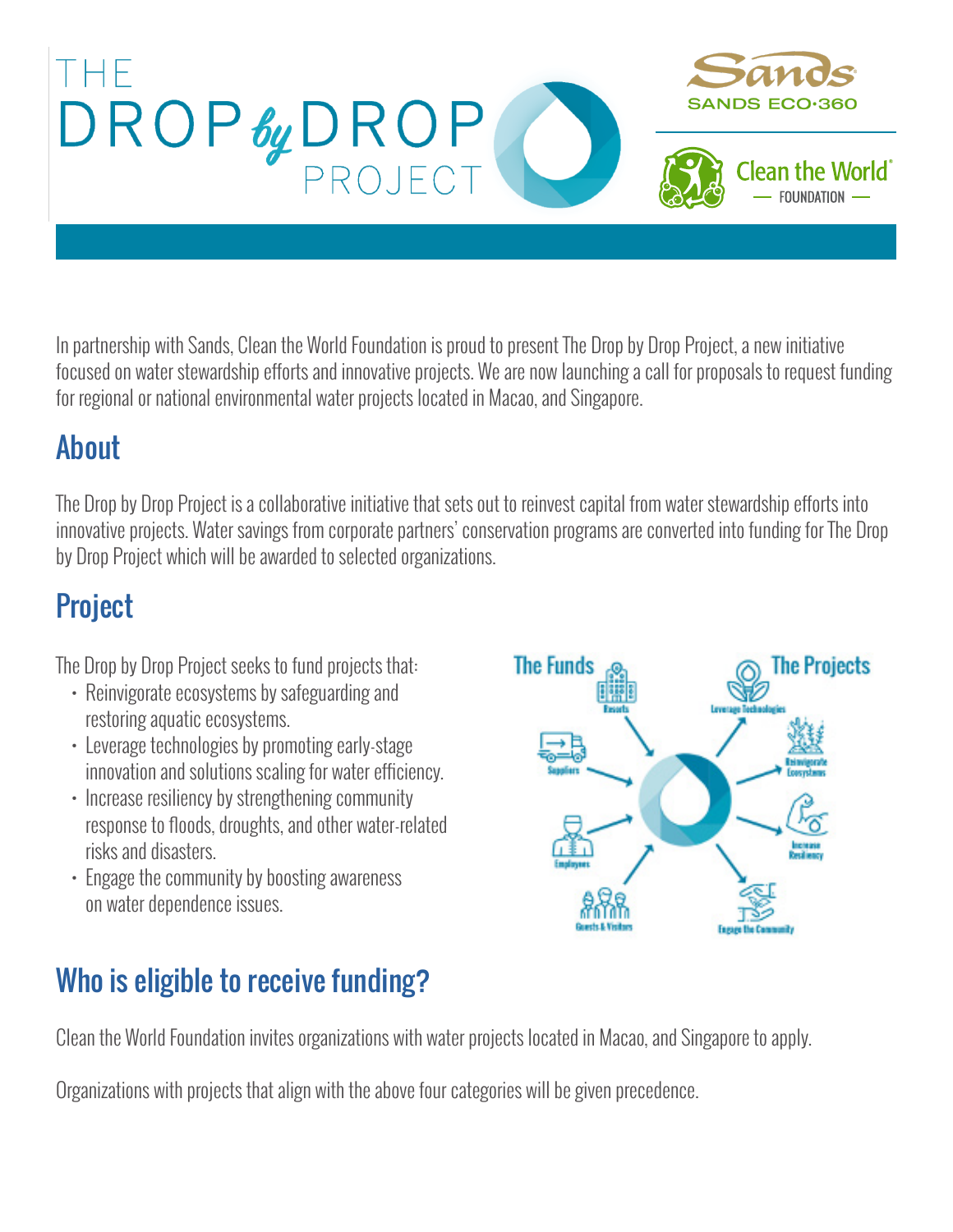# How much funding will be offered?

The funding will be allocated depending on the needs and priorities of the review board. Please note that the allocated money will be in direct relation to the activities proposed. Proposals need to include a detailed, pragmatic budget to be considered. There is \$100,000 of total funding for 2022 that will be split across multiple projects.

## What type of expenses will not be funded?

When requesting funding, it is important to note that The Drop by Drop Project does not fund scholarships or in-service training. Reasonable trainer and participant expenses such as flights and accommodation are permitted in the budget.

## **Deadlines**

.

| <b>Application Opens:</b>            | <b>April 18, 2022</b> |
|--------------------------------------|-----------------------|
| <b>Application Deadline:</b>         | May 13, 2022          |
| <b>Notification of Award/Denial:</b> | May 22, 2022          |

## What additional expectations are there?

Organizations that are selected for funding are expected to communicate project status and updates to Clean the World Foundation, including details of activities that have been carried out, positive environmental outcomes achieved, and an evaluation of the results of the project at least bi-annually.

Additionally, high-quality photo and video assets that document the program are expected. A full project report and evaluation should be submitted by December 31, 2022.

# How do I submit my proposal?

APPLICATION IS BY INVITATION ONLY. Applicants are expected to provide all materials listed in Appendix 1, including the completed forms that are provided in Appendices 2 and 3. Proposals should be submitted in PDF format or as a single word document.

Applications may be sent to Clean the World Foundation's Floramae Esapebong Ray at: [fesapebong@cleantheworld.org.](mailto:fesapebong%40cleantheworld.org?subject=) Organizations can also submit their proposal directly at:<https://www.cleantheworldfoundation.org/dropbydrop>.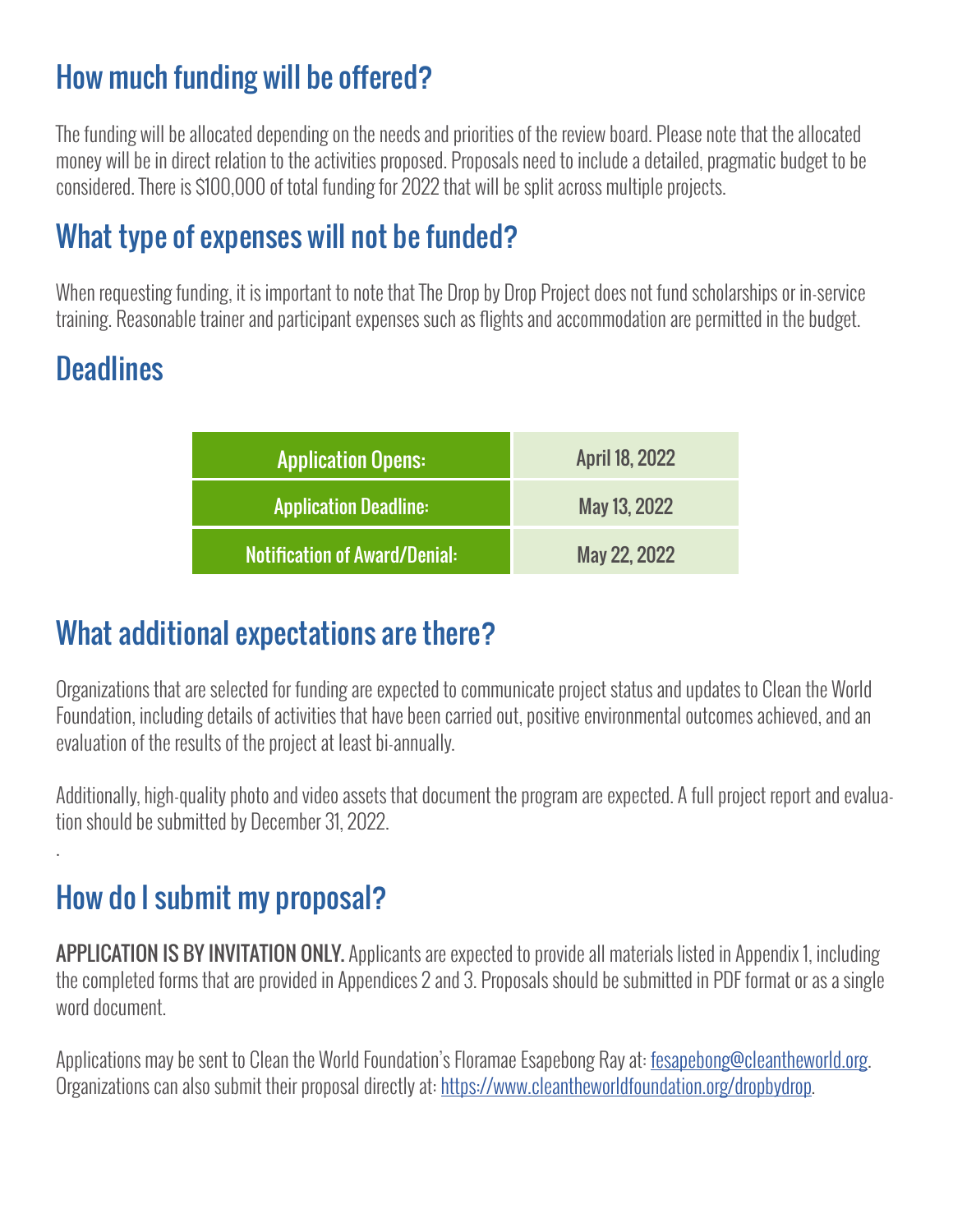# For more information:

Visit our website at: [https://www.cleantheworldfoundation.org/dropbydrop.](https://www.cleantheworldfoundation.org/dropbydrop) Contact Clean the World Foundation's Director of Global Programs Floramae Esapebong Ray at [fesapebong@cleantheworld.org](mailto:fesapebong@cleantheworld.org)

## About Clean the World Foundation

Clean the World Foundation (CTWF) is a 501(C) 3 Nonprofit organization that is dedicated to improving the quality of life for vulnerable populations around the world through sustainable resources and programming focused on water, sanitation, and hygiene.

Working with the hospitality industry, Clean the World Foundation recycles and repurposes hygiene amenities to provide vital hygiene products to those in need in over 127 countries.

# About Sands

Sands is the pre-eminent developer and operator of world-class Integrated Resorts that feature luxury hotels; best-in-class gaming; retail; dining and entertainment; Meetings, Incentive, Convention and Exhibition (MICE) facilities; and many other business and leisure amenities. Sands operates in Singapore and Macao. Sands ECO360 is Sands' global sustainability program that aims to minimize our environmental impact and to lead the way in sustainable building development and resort operations. The program is based on three pillars: Building Design and Development, Resort Management and Operations and Meetings, Events and Entertainment, and Stakeholder Engagement. We address five key environmental themes including energy, low carbon, water stewardship, plastic and packaging, sourcing, and waste.

For more information on Sands ECO360 please see our website:<https://www.sands.com/responsibility/planet.html>

Working with the hospitality industry, Clean the World Foundation recycles and repurposes hygiene amenities to provide vital hygiene products to those in need in over 127 countries.

# Appendix 1-Required Elements of Application Process

## Please provide the following in a PDF Format

- I. Project Overview Executive Summary (Appendix 2)
- II. Applicant Detail Form (Appendix 3)
- III. Release of Information (Appendix 4)
- IV. Subcontractor Disclosure Forms (Appendix 5)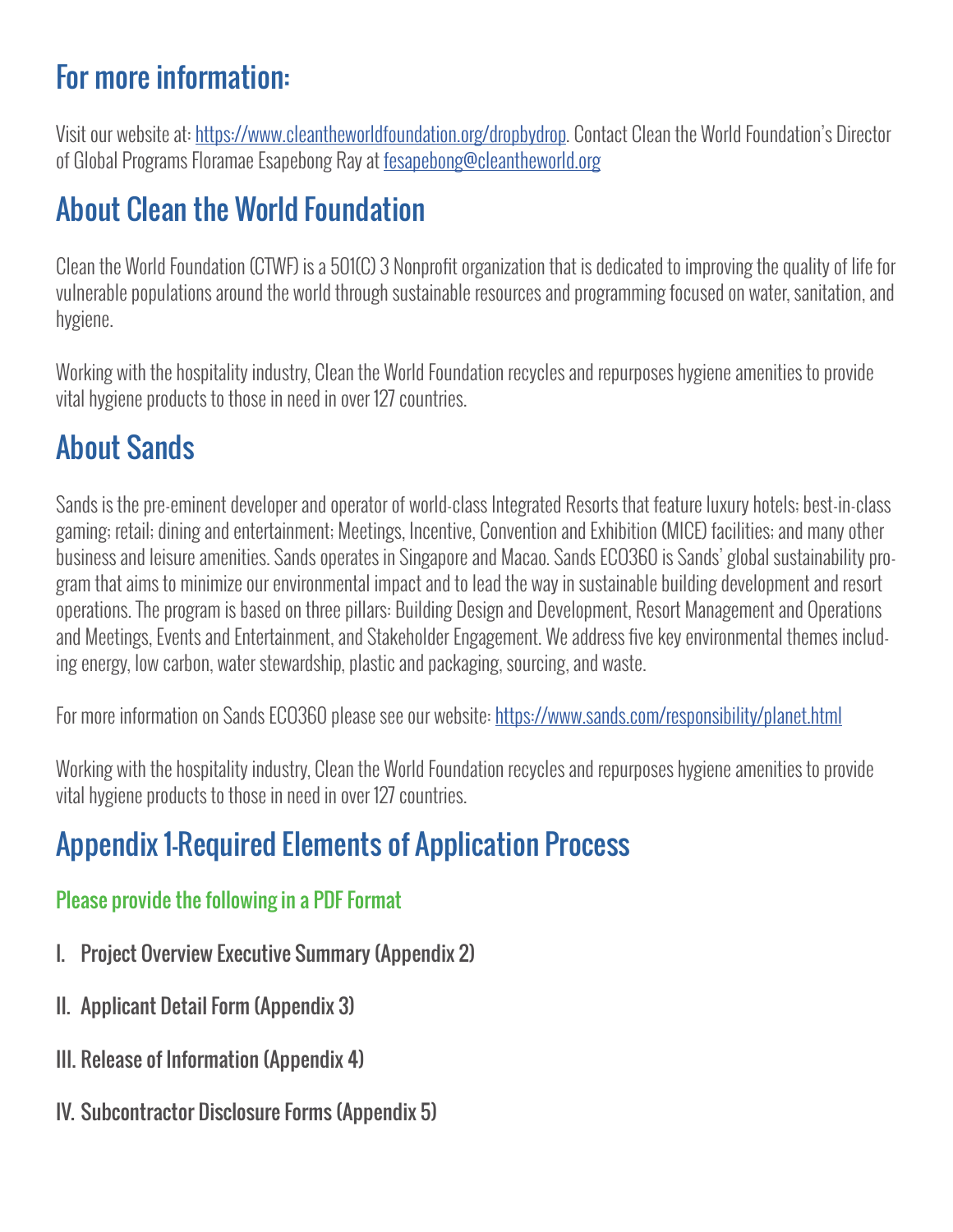## V. Project Proposal

## i. Proposal Summary

 The Proposal Summary should include the amount of funding requested and give the most general description of the use that will be made of the funds. What do you plan to accomplish with the funds? (Two paragraphs or less)

## ii. Organization Description and History

 The introduction should give background of the organization and its history including goals, philosophy, track record with grantors, and any success stories. (One page or less)

## iii. Project Description

 If the project in question is pre-established provide information on its history. If the program will be a start-up provide background on its formation. Include details on impact that is intended to occur. Specify details of goals and objectives of the project including the methodology of meeting the included goals and objectives. Provide a detailed description of the program including duration, methods of evaluation, services promised to be delivered, and expected results. (Two pages or less)

## iv. Timeline

 Include an outline of activities that will be part of the project, when and where they will take place, and who will be directing them. Show the project from start to finish while emphasizing when grant funds will be utilized in the timeline. The grant and project will be monitored for one year, with evaluation at the end of year one to assess need for additional monitoring. (One page or less)

## v. Qualifications/Staff

 Include list of organization's participating staff including name, role, qualifications, and responsibilities. (One page or less)

## vi. Communication

 Explain how you plan to communicate the program's successes and failures to CTW Foundation. What reporting system and forms of progress will you report? Reports will be expected quarterly at the minimum. (Two paragraphs or less)

## vii. Finance/Budget

• Provide annual financial statement, if included in annual report provide entire annual report.

 • Provide complete overview of project budget, including budget breakdown of item, justification, cost, quantity, and totals.

## VI. Additional Information

**i.** Annual Report, especially if financial statement is included in report.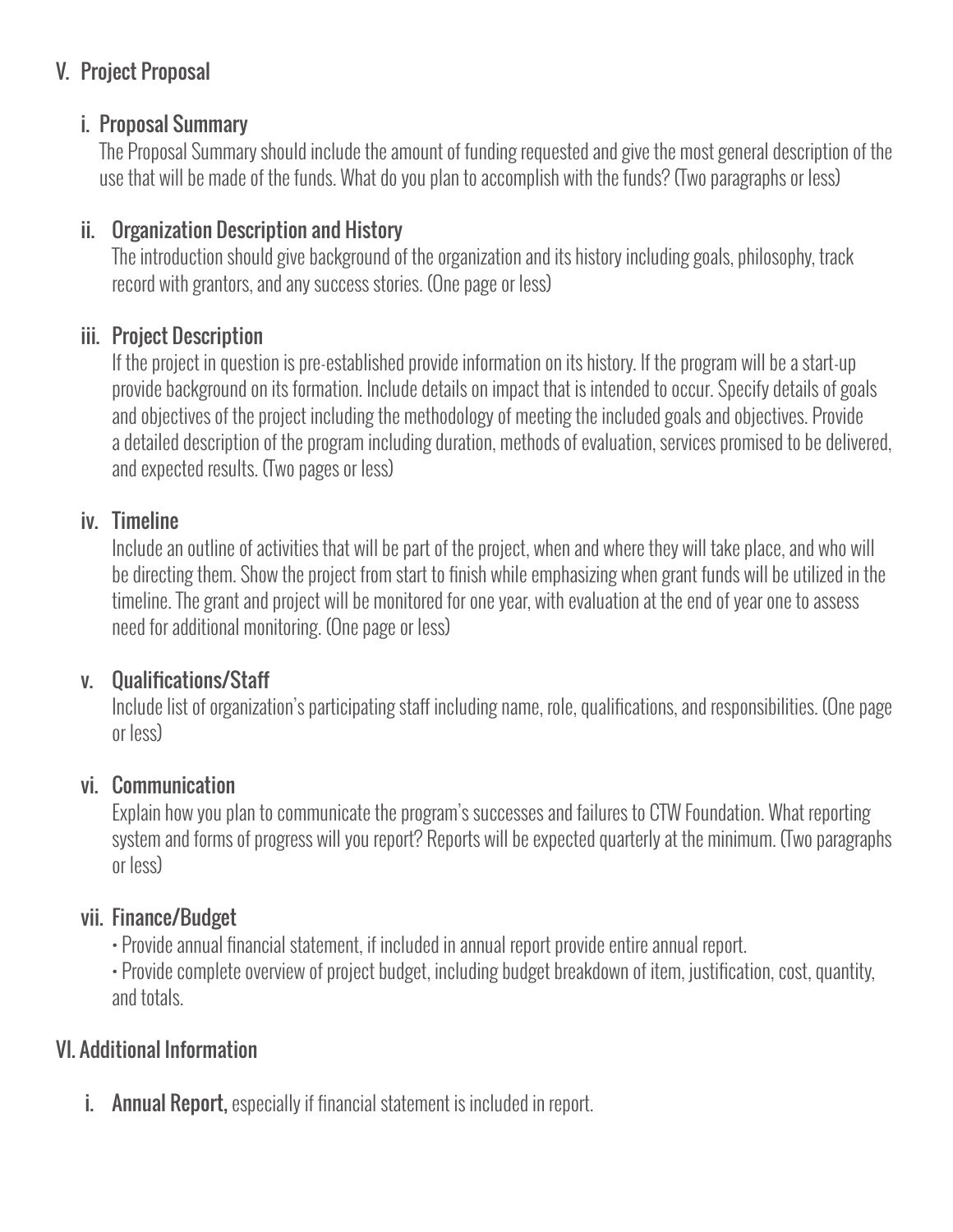## ii. Letter of Partnership

If applicable, one (1) Letter of Partnership must be included for Projects that require a Project Partner to provide services in the proposal (Examples of a Project Partner include a school or organization (e.g. a homeless shelter) where curricula will be presented.) Letters of Partnership must demonstrate the support of the Project Partner to participate in and facilitate activities outlined in the Proposal. Letters of Partnership must include the phone number, e-mail contact, name and organizational name of the person providing the Letter of Partnership. The Letter of Partnership must be signed and dated. Signatures may be original or photocopied.

## Appendix 2- Project Overview Executive Summary

| <b>Project Title:</b>                                        |  |
|--------------------------------------------------------------|--|
| <b>Project Overall Budget:</b>                               |  |
| <b>Funds Requested:</b>                                      |  |
| <b>Expected Project Start Date:</b>                          |  |
| <b>Project Overview:</b>                                     |  |
|                                                              |  |
|                                                              |  |
| <b>Environmental Need:</b>                                   |  |
|                                                              |  |
|                                                              |  |
|                                                              |  |
| <b>Expected Outcomes: Benefits and Impact on Environment</b> |  |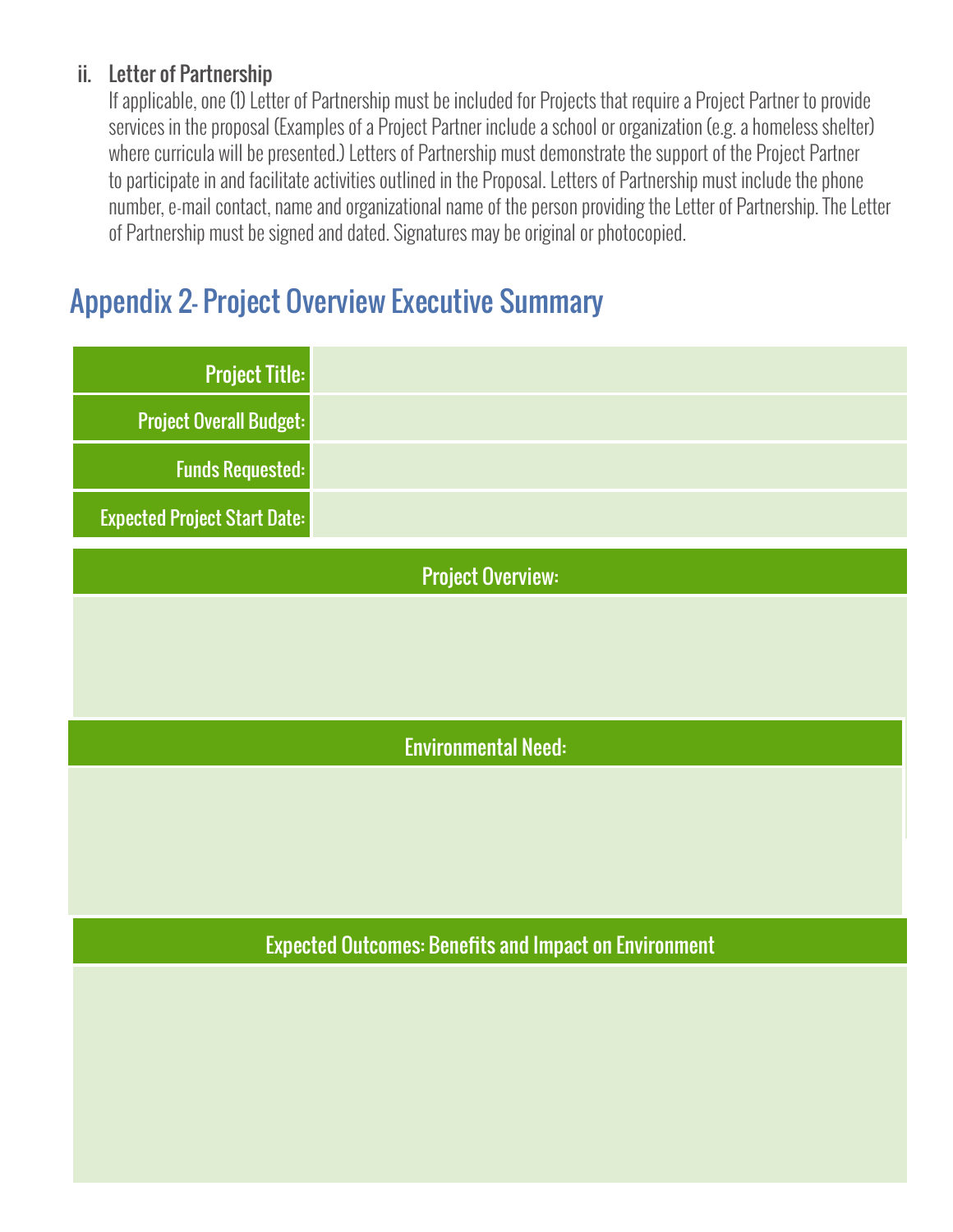# Appendix 3 - Applicant Detail Form

| <b>Full Legal Organization Name</b>     |              | <b>Year Established</b>             | 501 (c) (3) or<br>Registered<br>Charity? | <b>EIN or Business/</b><br><b>Charity</b><br><b>Registration #</b> |
|-----------------------------------------|--------------|-------------------------------------|------------------------------------------|--------------------------------------------------------------------|
|                                         |              |                                     |                                          |                                                                    |
| <b>Mailing address</b>                  |              | <b>Annual Org.</b><br><b>Budget</b> |                                          | If no for above, provide fiscal<br>sponsor information             |
|                                         |              |                                     |                                          |                                                                    |
| <b>Website</b>                          | <b>Phone</b> | <b>Fiscal Year</b>                  | <b>Sponsor name</b>                      | <b>EIN</b>                                                         |
|                                         |              |                                     |                                          |                                                                    |
| <b>Executive Director name</b>          |              | <b>Fiscal Month</b>                 | <b>Sponsor address</b>                   |                                                                    |
|                                         |              |                                     |                                          |                                                                    |
| <b>Email address</b>                    | <b>Phone</b> | <b>Fiscal Day</b>                   |                                          |                                                                    |
|                                         |              |                                     |                                          |                                                                    |
| <b>Point of contact</b>                 | Phone        |                                     |                                          |                                                                    |
|                                         |              |                                     |                                          |                                                                    |
| Additional point of contact name        | <b>Title</b> |                                     | Total # of board<br>members              |                                                                    |
|                                         |              |                                     | Total # full time<br>staff               |                                                                    |
| <b>Email address</b>                    | <b>Phone</b> |                                     | Total # part time<br>staff               |                                                                    |
|                                         |              |                                     | <b>Total # volunteers</b>                |                                                                    |
| <b>Organizational Mission Statement</b> |              |                                     |                                          |                                                                    |

Brief Overview of Populations Organization Serves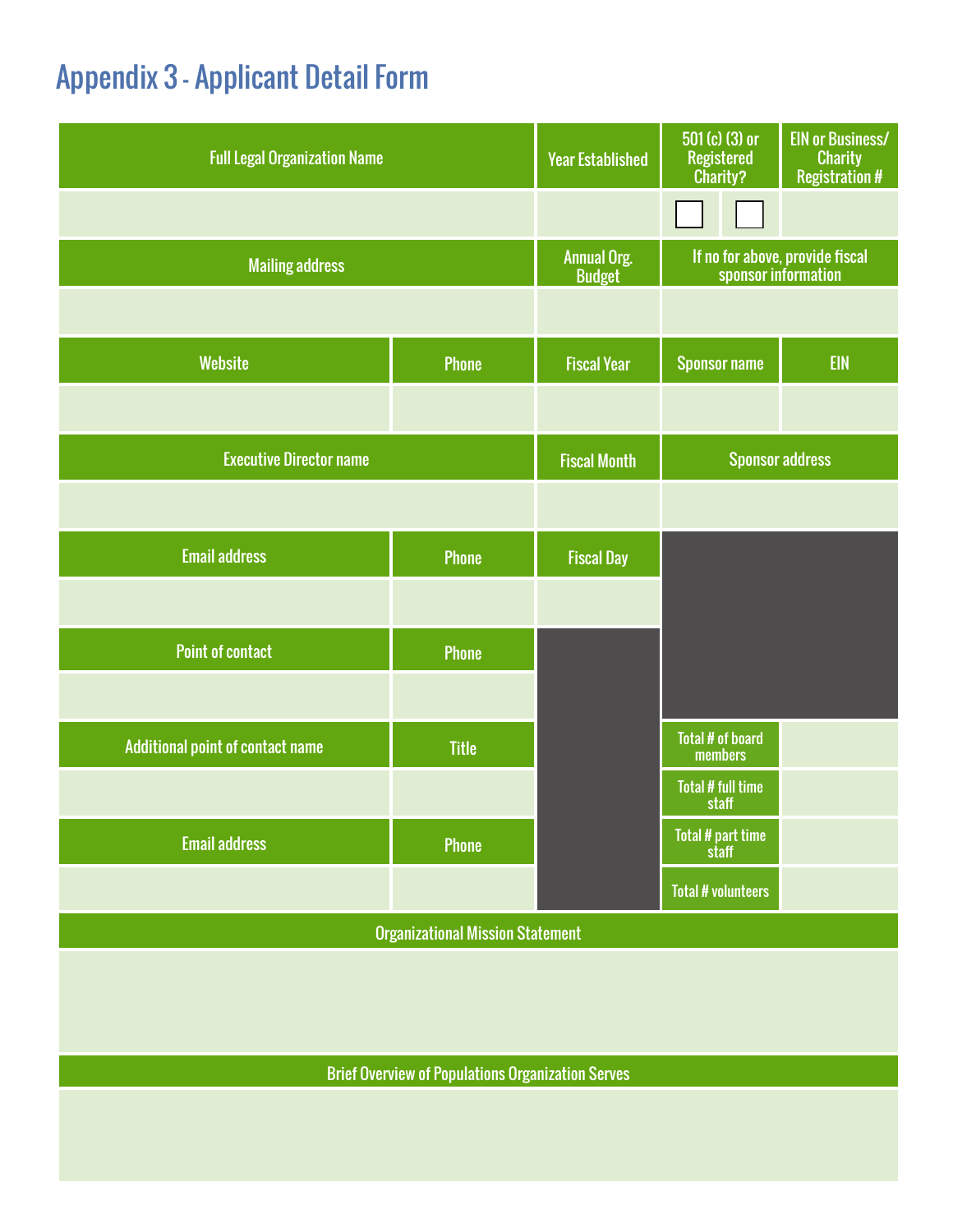# Appendix 4 - Release of Information

I understand and acknowledge that, as an Applicant for the Grant , it is my responsibility to provide sufficient information upon which a proper evaluation can be undertaken of my application ("Application"), skills, relevant training and/or experience, current competence, character, ethics, and any other criteria adopted by Sands for the award of the Grant for my proposed project. ("Project").

I further acknowledge that I am responsible for knowing the contents of the applicable rules, regulations, and reporting requirements of the Grant and agree to be bound by them in the application process and, if awarded, during the course of the Project. I further understand and acknowledge that Clean the World Foundation, Inc, as the Grant Administrator ("CTWF"), and their designated agent(s) and/or other authorized representatives, collectively referred to as "Agents", will investigate the information in my Application. By submitting my Application, I agree to such investigation by Sands, CTWF, and its Agents as follows:

#### 1. Authorization of Investigation and Release of Information Concerning Application for Participation.

I authorize, CTWF, and their agents to consult with any third party or reference who may have information bearing on my professional qualifications, credentials, experience, character, ethics, financial status, or any other matter reasonably having a bearing on my qualifications for the award of the Grant for my proposed Project and authorize such third parties to release such information to LVS, CTWF, and their Agents.

## 2. Release from Liability.

I hereby further release from liability Sands, CTWF, and their Agents, including, without limitation, any staff, and all third party individuals, institutions and entities providing information in accordance with this authorization, with the gathering and release and exchange of information as consented to above. I understand that communication regarding my Application may occur via e-mail.

## 3. Other Conditions.

I understand and agree that this Authorization and Release is irrevocable for any period during which I am an Applicant for the Grant.

I agree to execute another consent or form that may be required by a third party or applicable law to effectuate the purposes of this Authorization and Release. Failure to promptly provide another consent may be grounds for denial of my Application.

All information provided by me in the Application is true to the best of my knowledge and belief. I understand and agree that any material misstatement in or omission from the Application may constitute grounds for denial of my Application, or revocation of acceptance of my Application. I understand and acknowledge that Sands and CTWF shall be solely responsible for all decisions concerning the acceptance of my Application.

I further acknowledge that I have read and understand the foregoing Authorization and Release. A photocopy of this Authorization and Release shall be as effective as the original.

| $ -$ |
|------|
|      |

Date: \_\_\_\_\_\_\_\_\_\_\_\_\_\_\_\_\_\_\_\_\_\_\_\_\_\_\_\_\_\_\_\_

Name (please print or type): \_\_\_\_\_\_\_\_\_\_\_\_\_\_\_\_\_\_\_\_\_\_\_\_\_\_\_\_\_\_\_\_\_\_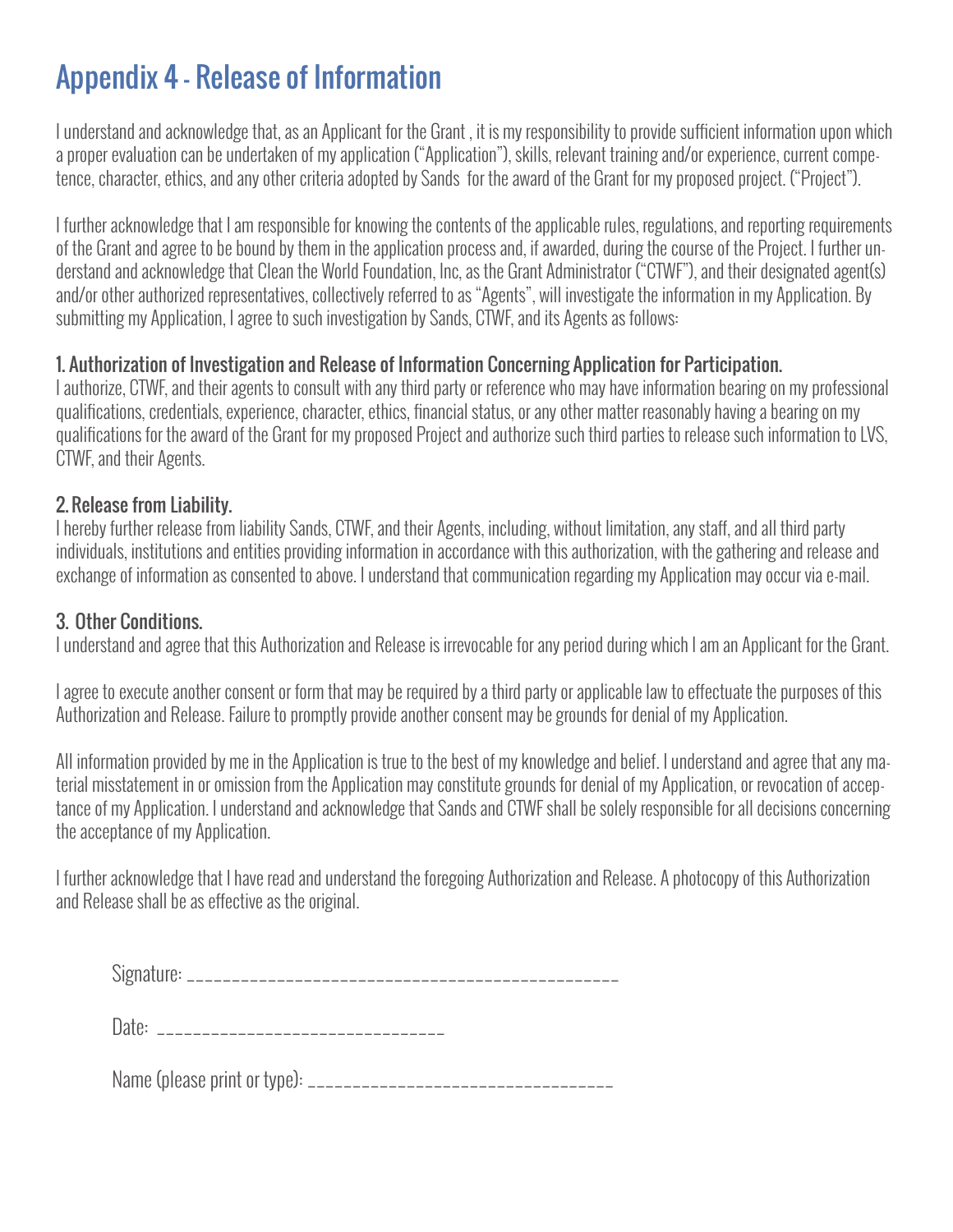# Appendix 5- Subcontractor Disclosure Forms

## Contractor Disclosure Form

(Return this completed form along with the application. Fully complete a form for each proposed Contractor. If a section does not apply, label it "not applicable." If the applicant does not intend to use Contractor(s), this form does not need to be returned.

| <b>Grant Applicant:</b>                                                                                           |                          |  |
|-------------------------------------------------------------------------------------------------------------------|--------------------------|--|
| Contractor Individual who can address issues regarding this Disclosure                                            |                          |  |
| Name:                                                                                                             |                          |  |
| <b>Address:</b>                                                                                                   |                          |  |
| Tel:                                                                                                              |                          |  |
| Fax:                                                                                                              |                          |  |
| E-mail:                                                                                                           |                          |  |
|                                                                                                                   | <b>Contractor Detail</b> |  |
| <b>Contractor Legal Name:</b>                                                                                     |                          |  |
| "Doing Business As" names, as-<br>sumed names, or other operating<br>names:                                       |                          |  |
| Form of Business Entity (i.e., corp.,<br>partnership, LLC, etc.)                                                  |                          |  |
| State of Incorporation/organization:                                                                              |                          |  |
| <b>Primary Address:</b>                                                                                           |                          |  |
| Tel:                                                                                                              |                          |  |
| Fax:                                                                                                              |                          |  |
| <b>Addresses of Major Offices and other</b><br>facilities that may contribute to<br>performance under this Grant: |                          |  |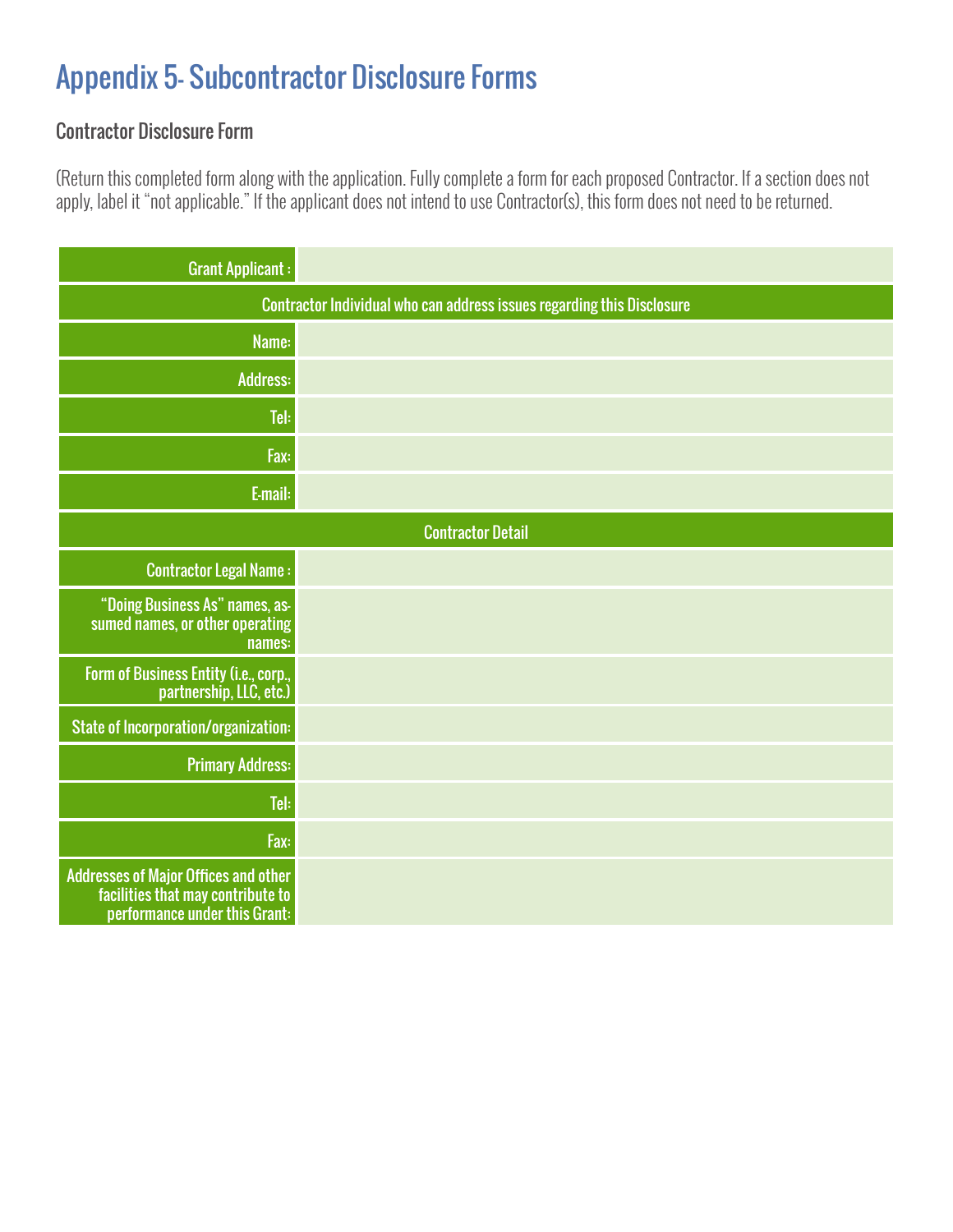## Appendix 5- Subcontractor Disclosure Forms (cont.)

| Number of Employees:                                                                             |  |
|--------------------------------------------------------------------------------------------------|--|
| <b>Number of Years in Business:</b>                                                              |  |
| <b>Primary Focus of Business:</b>                                                                |  |
| <b>Federal Tax ID:</b>                                                                           |  |
| Percentage of Total Work to be performed by this Contractor pursuant<br>to the Grant Application |  |

Scope of Work to be performed by this Contractor. Attach quote/draft contract between Contractor and Grant Applicant

Detail the Contractor's qualifications for performing this scope of work (attach additional pages, if necessary, and references)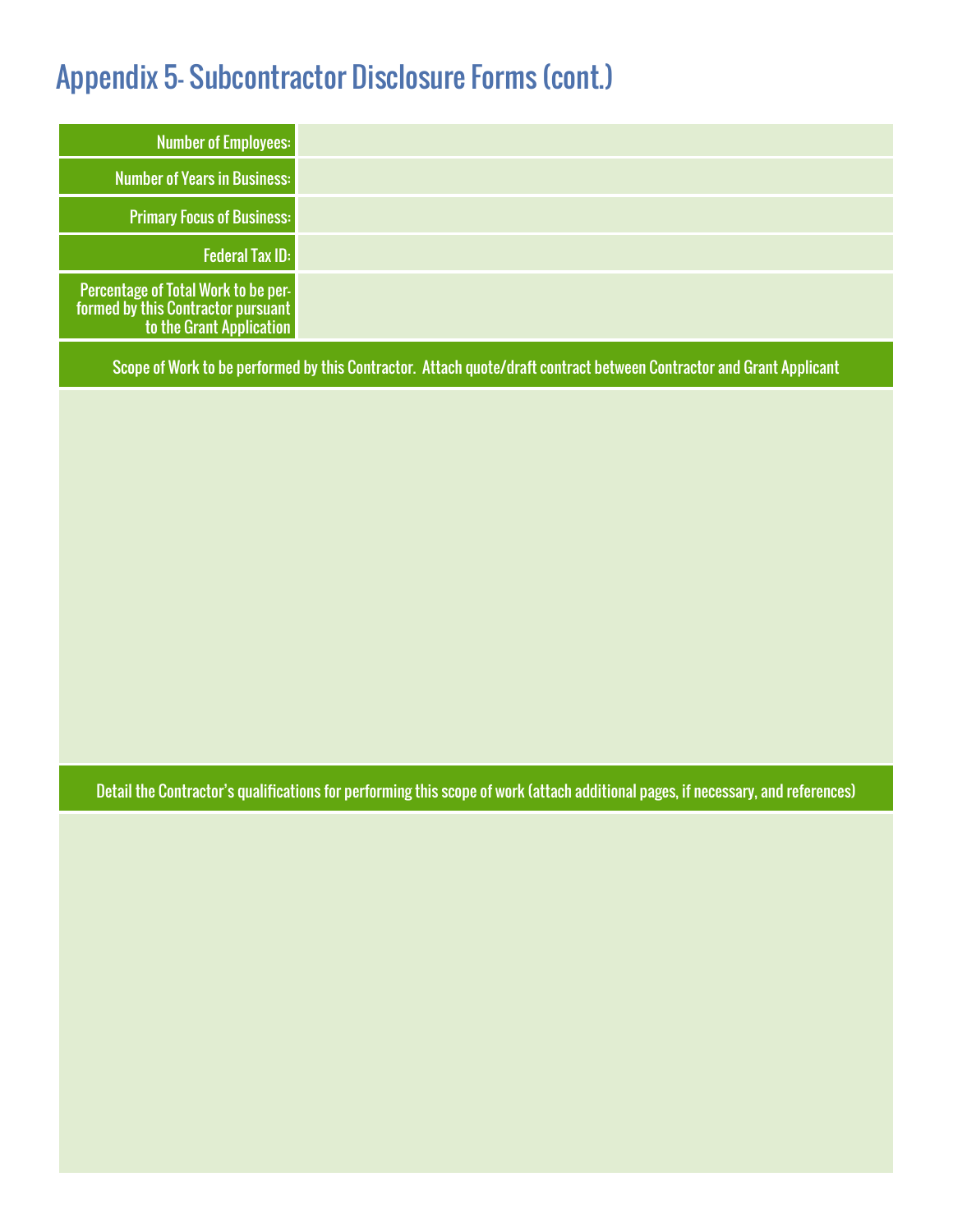# Appendix 5- Subcontractor Disclosure Forms (cont.)

By signing below, Contractor agrees to the following:

1. Contractor has reviewed the application, and Contractor agrees to perform the Contractor's scope of work indicated in this application if funding is awarded;

2. Contractor has reviewed the application's budget, timetable, and Contractor's scope of work. Contractor warrants that it can complete Contractor's scope of work consistent within the specifications set forth therein.

3. Contractor recognizes and agrees that if the applicant is awarded funding, that all restrictions, obligations, and responsibilities (including reporting requirements) of the applicant shall also apply to the Contractor; and,

4. Contractor agrees that it will register to do business, obtain licenses and/or permits in the applicable jurisdiction before performing any services pursuant to this application, if required to do so by law.

The person signing this Contractor Disclosure Form certifies that he/she is the person in the Contractor's organization responsible for or authorized to make decisions regarding the prices quoted and the Contractor has not participated, and will not participate, in any action contrary to the conditions of the Drop by Drop Project or the law of any applicable jurisdiction.

I hereby certify that the contents of the Contractor Disclosure Form are true and accurate, and that the Contractor has not made any knowingly false statements on the Form.

Signature for Contractor: Contractor: Contractor: Contractor: Contractor: Contractor: Contractor: Contractor: Contractor: Contractor: Contractor: Contractor: Contractor: Contractor: Contractor: Contractor: Contractor: Cont

Printed Name/Title:

Date: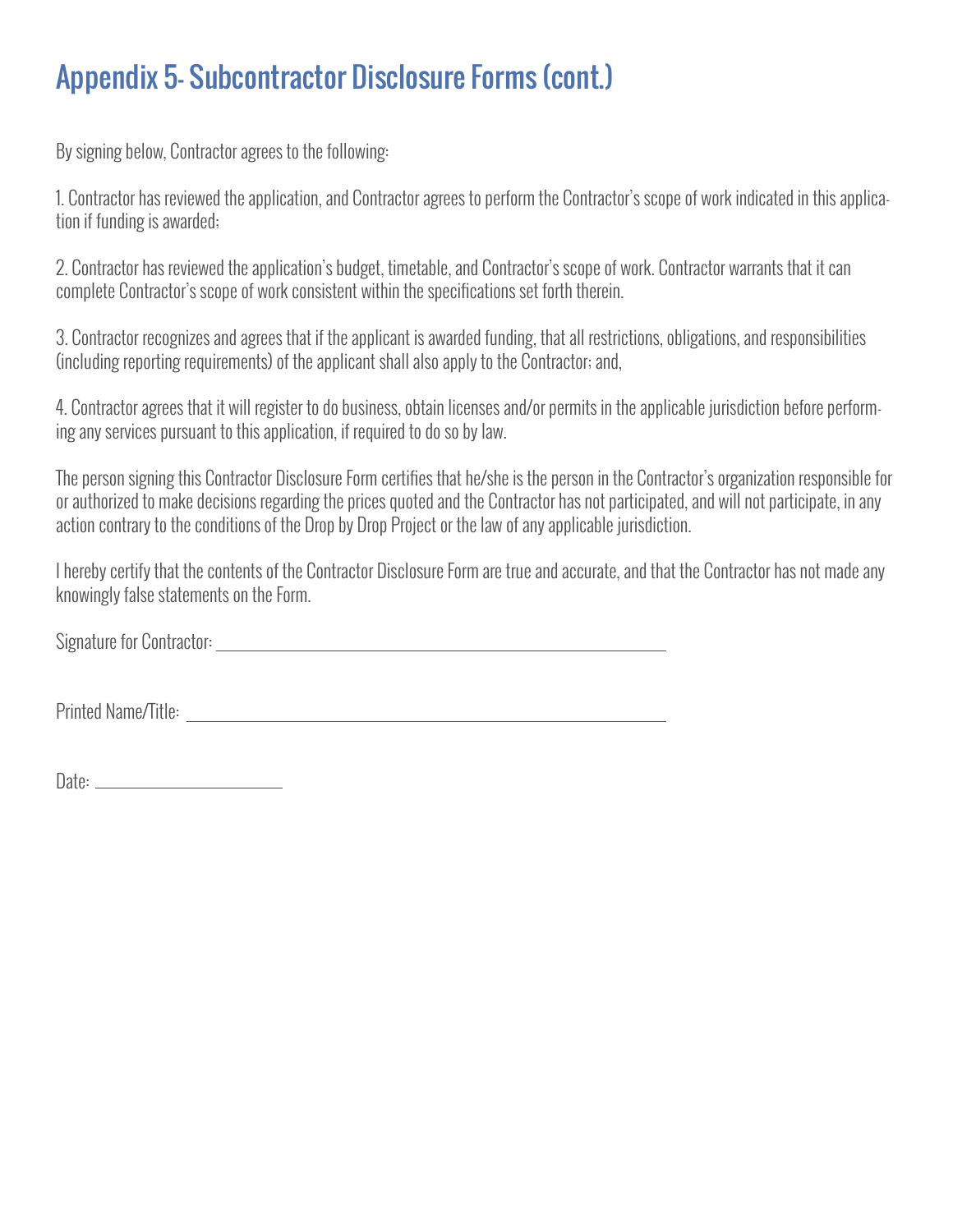## Appendix 6- Requirements

## Proposal Clarification Process

CTWF may request clarifications from applicants for the purpose of resolving ambiguities or questioning information presented in the proposals. Clarifications may occur throughout the proposal evaluation process. Clarification responses shall be in writing and shall address only the information requested. Responses shall be submitted to CTWF within the time stipulated at the occasion of the request.

#### Verification of Proposal Contents

The contents of a proposal submitted by an applicant organization are subject to verification by signing the attached Release of Information document.

#### Information from Other Sources

CTWF reserves the right to obtain and consider information from other sources concerning the applicant, such as the applicant's capability and performance under other contracts, and the Applicant's authority and ability to conduct business. Such other sources may include subject matter experts.

#### Reference Checks

CTWF reserves the right to contact any reference to assist in the evaluation of the proposal, to verify information contained in the proposal, to discuss the applicant's qualifications, and/or to discuss the qualifications of any Subcontractor identified in the proposal.

## **Copyrights**

By submitting a proposal, the applicant organization agrees that CTWF may copy the proposal for purposes of facilitating the evaluation of the proposal or to respond to requests for public records. By submitting a proposal, the applicant acknowledges that additional copies may be produced and distributed and represents and warrants that such copying does not violate the rights of any third party. CTWF shall have the right to communicate project ideas for the purpose of republishing and marketing of grant.

Certification of Independence and No Conflict of Interest By submission of a proposal, the applicant certifies (and in the case of a joint proposal, each party thereto certifies) that:

1. The proposal has been developed independently, without consultation, communication or agreement with any employee or consultant of CTWF and/or Sands who has worked on the development of this application, or with any person serving as a member of the evaluation committee;

2. The proposal has been developed independently, without consultation, communication or agreement with any other applicant or parties for the purpose of restricting competition;

3. Unless otherwise required by law, the information in the proposal has not been knowingly disclosed by the applicant and will not knowingly be disclosed prior to the award of the contract, directly or indirectly, to any other applicant;

4. No attempt has been made or will be made by the applicant to induce any other applicant to submit or not to submit a proposal for the purpose of restricting competition;